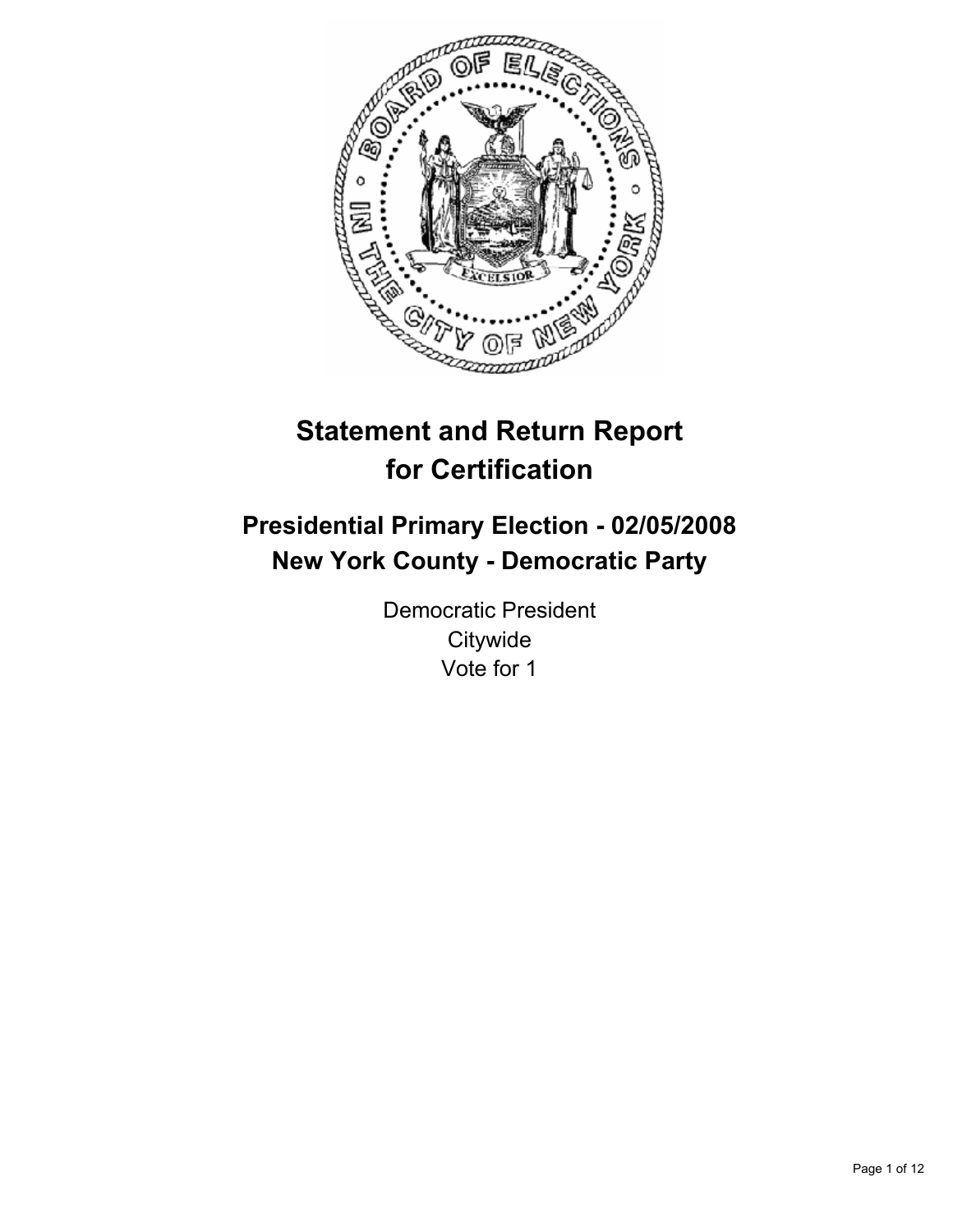

| <b>Assembly District 64</b> |        |
|-----------------------------|--------|
| <b>EMERGENCY</b>            | 29     |
| ABSENTEE/MILITARY           | 115    |
| <b>FEDERAL</b>              | 41     |
| <b>AFFIDAVIT</b>            | 188    |
| <b>HILLARY CLINTON</b>      | 2,129  |
| <b>BILL RICHARDSON</b>      | 0      |
| <b>JOE BIDEN</b>            | 10     |
| <b>JOHN EDWARDS</b>         | 32     |
| <b>BARACK OBAMA</b>         | 2,025  |
| <b>DENNIS J KUCINICH</b>    | 18     |
| <b>Total Votes</b>          | 4,214  |
| <b>Assembly District 66</b> |        |
| <b>EMERGENCY</b>            | 563    |
| ABSENTEE/MILITARY           | 819    |
| <b>FEDERAL</b>              | 381    |
| <b>AFFIDAVIT</b>            | 892    |
| <b>HILLARY CLINTON</b>      | 13,599 |
| <b>BILL RICHARDSON</b>      | 30     |
| <b>JOE BIDEN</b>            | 25     |
| JOHN EDWARDS                | 305    |
| <b>BARACK OBAMA</b>         | 14,371 |
| <b>DENNIS J KUCINICH</b>    | 122    |
| <b>Total Votes</b>          | 28,452 |
| <b>Assembly District 67</b> |        |
| <b>EMERGENCY</b>            | 380    |
| ABSENTEE/MILITARY           | 704    |
| <b>FEDERAL</b>              | 314    |
| <b>AFFIDAVIT</b>            | 754    |
| <b>HILLARY CLINTON</b>      | 14,738 |
| <b>BILL RICHARDSON</b>      | 38     |
| <b>JOE BIDEN</b>            | 54     |
| <b>JOHN EDWARDS</b>         | 238    |
| <b>BARACK OBAMA</b>         | 12,341 |
| <b>DENNIS J KUCINICH</b>    | 95     |
| <b>Total Votes</b>          | 27,504 |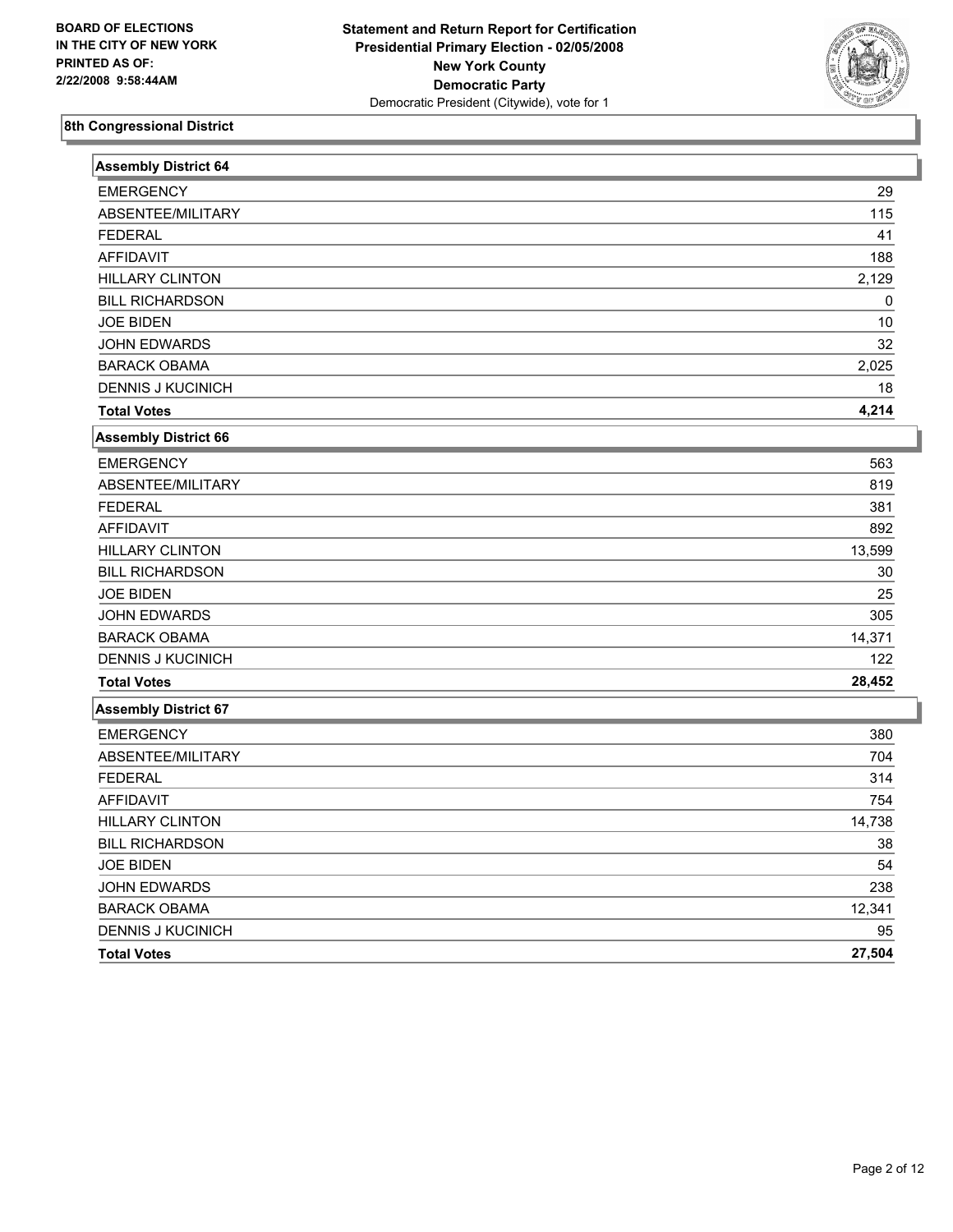

| <b>Assembly District 69</b>                          |                |
|------------------------------------------------------|----------------|
| <b>EMERGENCY</b>                                     | 4              |
| ABSENTEE/MILITARY                                    | 38             |
| <b>FEDERAL</b>                                       | 6              |
| <b>AFFIDAVIT</b>                                     | 31             |
| <b>HILLARY CLINTON</b>                               | 622            |
| <b>BILL RICHARDSON</b>                               | 0              |
| <b>JOE BIDEN</b>                                     | $\overline{2}$ |
| JOHN EDWARDS                                         | 13             |
| <b>BARACK OBAMA</b>                                  | 487            |
| <b>DENNIS J KUCINICH</b>                             |                |
| <b>Total Votes</b>                                   | 1,128          |
| <b>Assembly District 75</b>                          |                |
| <b>EMERGENCY</b>                                     | 473            |
| ABSENTEE/MILITARY                                    | 489            |
| <b>FEDERAL</b>                                       | 178            |
| <b>AFFIDAVIT</b>                                     | 593            |
| <b>HILLARY CLINTON</b>                               | 11,085         |
| <b>BILL RICHARDSON</b>                               | 29             |
| <b>JOE BIDEN</b>                                     | 29             |
| <b>JOHN EDWARDS</b>                                  | 202            |
| <b>BARACK OBAMA</b>                                  | 8,616          |
| <b>DENNIS J KUCINICH</b>                             | 109            |
| <b>Total Votes</b>                                   | 20,070         |
| Total for 8th Congressional District-New York County |                |
| <b>EMERGENCY</b>                                     | 1,449          |
| ABSENTEE/MILITARY                                    | 2,165          |
| <b>FEDERAL</b>                                       | 920            |
| <b>AFFIDAVIT</b>                                     | 2,458          |
| <b>HILLARY CLINTON</b>                               | 42,173         |
| <b>BILL RICHARDSON</b>                               | 97             |
| <b>JOE BIDEN</b>                                     | 120            |
| JOHN EDWARDS                                         | 790            |
| <b>BARACK OBAMA</b>                                  | 37,840         |
| <b>DENNIS J KUCINICH</b>                             | 348            |
| <b>Total Votes</b>                                   | 81,368         |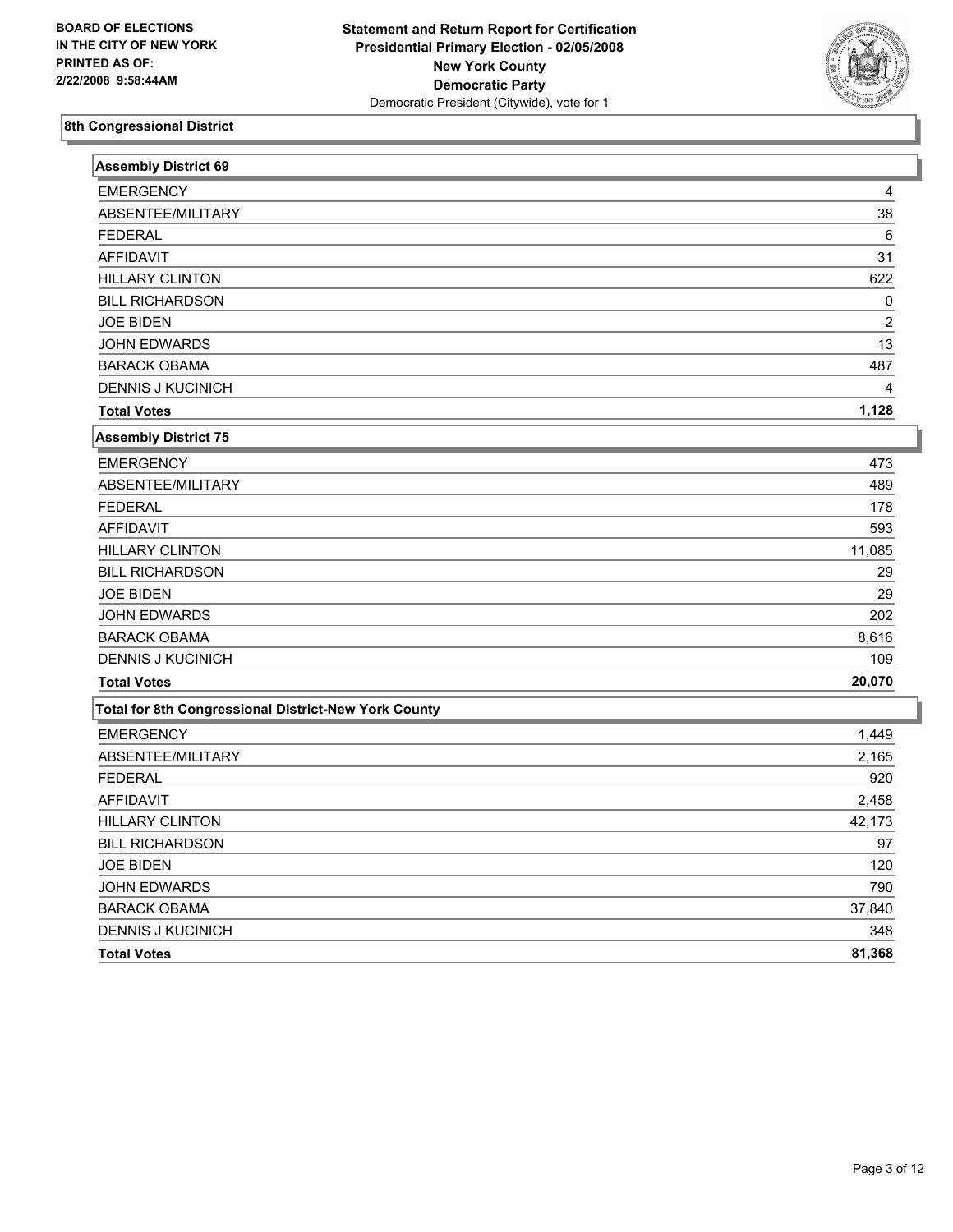

| <b>Assembly District 64</b> |          |
|-----------------------------|----------|
| <b>EMERGENCY</b>            | 107      |
| ABSENTEE/MILITARY           | 76       |
| <b>FEDERAL</b>              | 19       |
| <b>AFFIDAVIT</b>            | 209      |
| <b>HILLARY CLINTON</b>      | 5,410    |
| <b>BILL RICHARDSON</b>      | 25       |
| <b>JOE BIDEN</b>            | 5        |
| <b>JOHN EDWARDS</b>         | 63       |
| <b>BARACK OBAMA</b>         | 2,211    |
| <b>DENNIS J KUCINICH</b>    | 34       |
| <b>Total Votes</b>          | 7,748    |
| <b>Assembly District 66</b> |          |
| <b>EMERGENCY</b>            | 0        |
| ABSENTEE/MILITARY           | 0        |
| <b>FEDERAL</b>              | $\Omega$ |
| <b>AFFIDAVIT</b>            | 0        |
| <b>HILLARY CLINTON</b>      | 1        |
| <b>BILL RICHARDSON</b>      | $\Omega$ |
| <b>JOE BIDEN</b>            | 0        |
| JOHN EDWARDS                | 0        |
| <b>BARACK OBAMA</b>         | 3        |
| <b>DENNIS J KUCINICH</b>    | 0        |
| <b>Total Votes</b>          | 4        |
| <b>Assembly District 74</b> |          |
| <b>EMERGENCY</b>            | 85       |
| ABSENTEE/MILITARY           | 57       |
| <b>FEDERAL</b>              | 15       |
| AFFIDAVIT                   | 239      |
| <b>HILLARY CLINTON</b>      | 4,008    |
| <b>BILL RICHARDSON</b>      | 13       |
| <b>JOE BIDEN</b>            | 6        |
| <b>JOHN EDWARDS</b>         | 37       |
| <b>BARACK OBAMA</b>         | 2,129    |
| <b>DENNIS J KUCINICH</b>    | 32       |
| <b>Total Votes</b>          | 6,225    |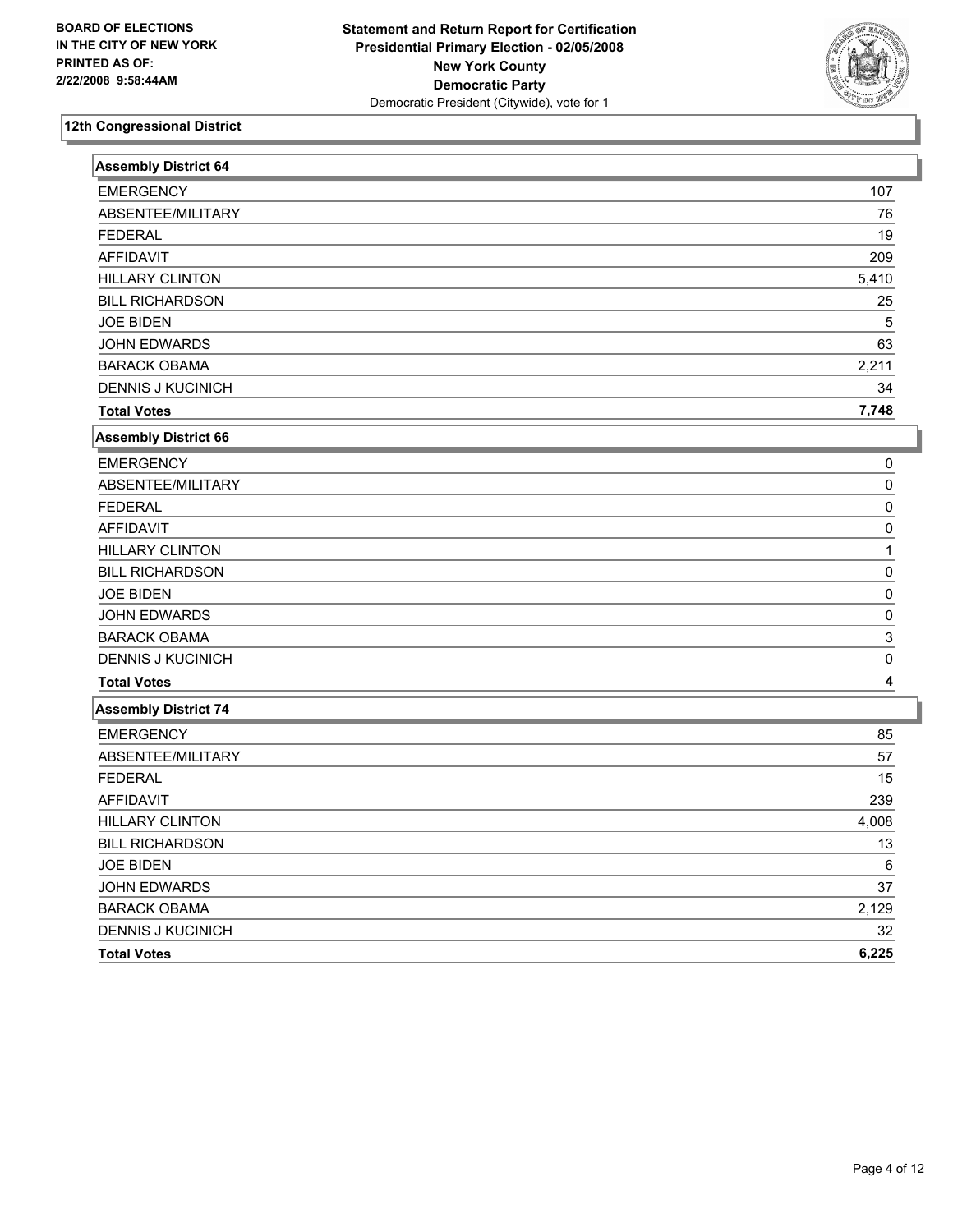

| Total for 12th Congressional District-New York County |        |
|-------------------------------------------------------|--------|
| <b>EMERGENCY</b>                                      | 192    |
| ABSENTEE/MILITARY                                     | 133    |
| <b>FEDERAL</b>                                        | 34     |
| AFFIDAVIT                                             | 448    |
| <b>HILLARY CLINTON</b>                                | 9,419  |
| <b>BILL RICHARDSON</b>                                | 38     |
| <b>JOE BIDEN</b>                                      | 11     |
| <b>JOHN EDWARDS</b>                                   | 100    |
| <b>BARACK OBAMA</b>                                   | 4,343  |
| <b>DENNIS J KUCINICH</b>                              | 66     |
| <b>Total Votes</b>                                    | 13,977 |
|                                                       |        |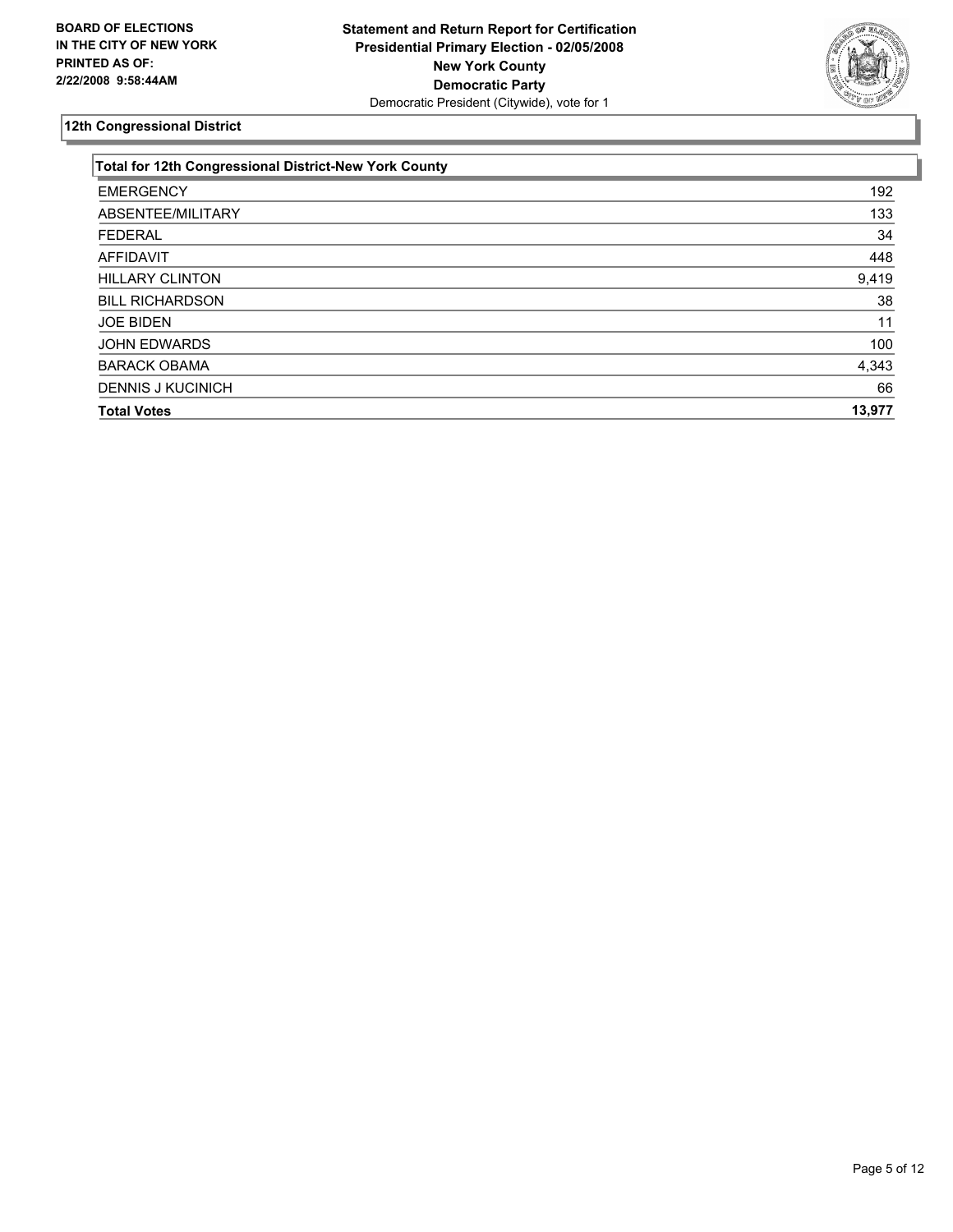

| <b>Assembly District 64</b> |        |
|-----------------------------|--------|
| <b>EMERGENCY</b>            | 35     |
| ABSENTEE/MILITARY           | 80     |
| <b>FEDERAL</b>              | 30     |
| <b>AFFIDAVIT</b>            | 121    |
| <b>HILLARY CLINTON</b>      | 2,971  |
| <b>BILL RICHARDSON</b>      | 8      |
| <b>JOE BIDEN</b>            | 15     |
| JOHN EDWARDS                | 89     |
| <b>BARACK OBAMA</b>         | 2,061  |
| <b>DENNIS J KUCINICH</b>    | 35     |
| <b>Total Votes</b>          | 5,179  |
| <b>Assembly District 65</b> |        |
| <b>EMERGENCY</b>            | 317    |
| ABSENTEE/MILITARY           | 584    |
| <b>FEDERAL</b>              | 274    |
| <b>AFFIDAVIT</b>            | 641    |
| <b>HILLARY CLINTON</b>      | 12,534 |
| <b>BILL RICHARDSON</b>      | 25     |
| <b>JOE BIDEN</b>            | 41     |
| <b>JOHN EDWARDS</b>         | 209    |
| <b>BARACK OBAMA</b>         | 9,295  |
| <b>DENNIS J KUCINICH</b>    | 56     |
| <b>Total Votes</b>          | 22,160 |
| <b>Assembly District 66</b> |        |
| <b>EMERGENCY</b>            | 116    |
| ABSENTEE/MILITARY           | 49     |
| <b>FEDERAL</b>              | 22     |
| <b>AFFIDAVIT</b>            | 115    |
| <b>HILLARY CLINTON</b>      | 1,147  |
| <b>BILL RICHARDSON</b>      | 2      |
| <b>JOE BIDEN</b>            | 1      |
| <b>JOHN EDWARDS</b>         | 21     |
| <b>BARACK OBAMA</b>         | 1,350  |
| <b>DENNIS J KUCINICH</b>    | 14     |
| <b>Total Votes</b>          | 2,535  |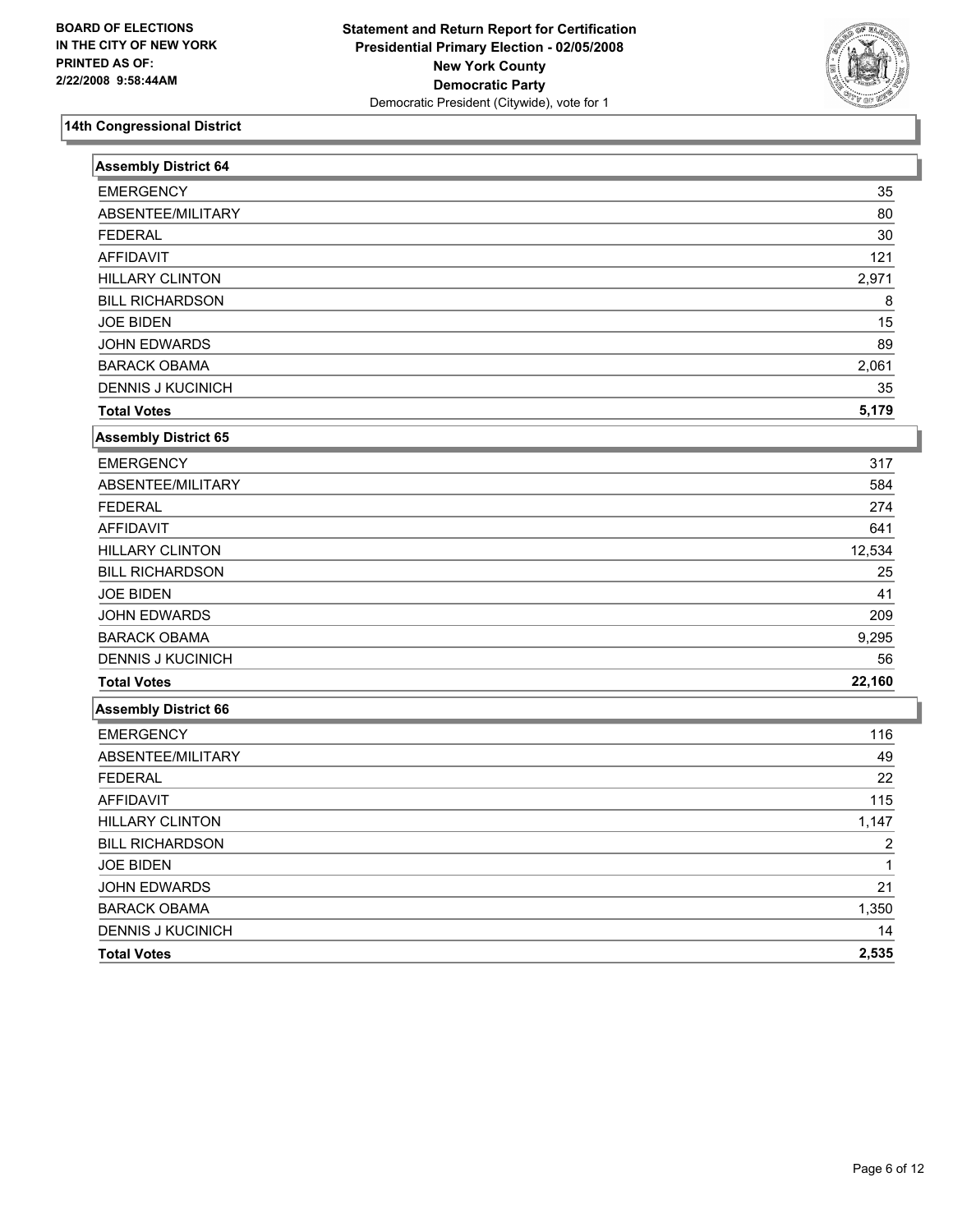

| <b>Assembly District 67</b> |                |
|-----------------------------|----------------|
| <b>EMERGENCY</b>            | 0              |
| ABSENTEE/MILITARY           | 11             |
| <b>FEDERAL</b>              | 5              |
| <b>AFFIDAVIT</b>            | 11             |
| <b>HILLARY CLINTON</b>      | 312            |
| <b>BILL RICHARDSON</b>      | 0              |
| <b>JOE BIDEN</b>            | $\Omega$       |
| <b>JOHN EDWARDS</b>         | 6              |
| <b>BARACK OBAMA</b>         | 245            |
| <b>DENNIS J KUCINICH</b>    |                |
| <b>Total Votes</b>          | 564            |
| Assembly District 68        |                |
| <b>EMERGENCY</b>            | 2              |
| ABSENTEE/MILITARY           | 43             |
| <b>FEDERAL</b>              | 27             |
| <b>AFFIDAVIT</b>            | 71             |
| <b>HILLARY CLINTON</b>      | 1,084          |
| <b>BILL RICHARDSON</b>      | $\overline{2}$ |
| <b>JOE BIDEN</b>            |                |
| <b>JOHN EDWARDS</b>         | 22             |
| <b>BARACK OBAMA</b>         | 1,026          |
| <b>DENNIS J KUCINICH</b>    | 5              |
| <b>Total Votes</b>          | 2,140          |
| <b>Assembly District 73</b> |                |
| <b>EMERGENCY</b>            | 332            |
| ABSENTEE/MILITARY           | 735            |
| <b>FEDERAL</b>              | 335            |
| <b>AFFIDAVIT</b>            | 585            |
| <b>HILLARY CLINTON</b>      | 12,172         |
| <b>BILL RICHARDSON</b>      | 33             |
| <b>JOE BIDEN</b>            | 32             |
| JOHN EDWARDS                | 177            |
| <b>BARACK OBAMA</b>         | 9,872          |
| <b>DENNIS J KUCINICH</b>    | 43             |
| <b>Total Votes</b>          | 22,329         |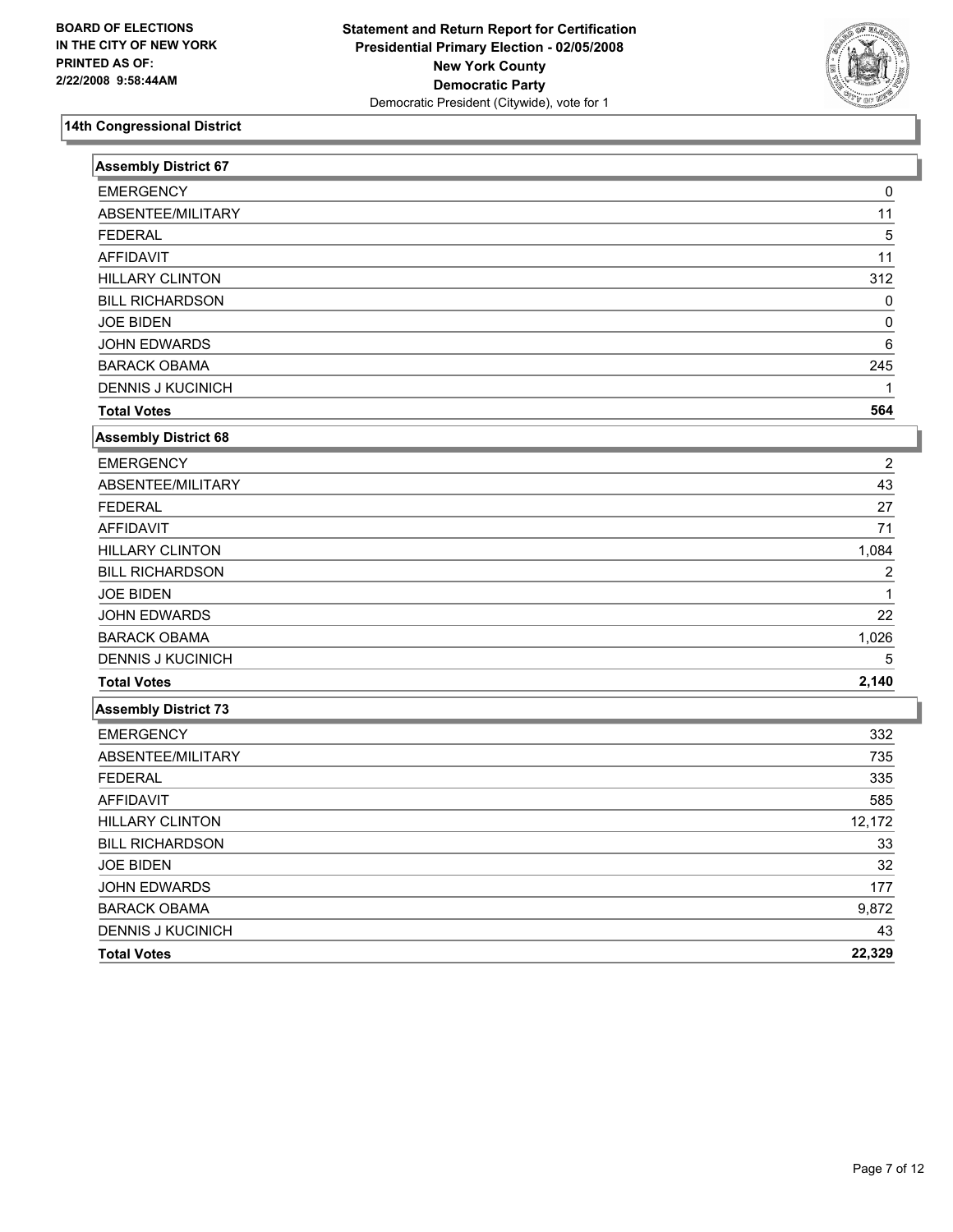

| <b>Assembly District 74</b>                           |        |
|-------------------------------------------------------|--------|
| <b>EMERGENCY</b>                                      | 372    |
| ABSENTEE/MILITARY                                     | 493    |
| <b>FEDERAL</b>                                        | 174    |
| <b>AFFIDAVIT</b>                                      | 376    |
| <b>HILLARY CLINTON</b>                                | 9,707  |
| <b>BILL RICHARDSON</b>                                | 35     |
| <b>JOE BIDEN</b>                                      | 40     |
| <b>JOHN EDWARDS</b>                                   | 219    |
| <b>BARACK OBAMA</b>                                   | 8,174  |
| <b>DENNIS J KUCINICH</b>                              | 76     |
| <b>Total Votes</b>                                    | 18,251 |
| <b>Assembly District 75</b>                           |        |
| <b>EMERGENCY</b>                                      | 52     |
| ABSENTEE/MILITARY                                     | 176    |
| <b>FEDERAL</b>                                        | 91     |
| <b>AFFIDAVIT</b>                                      | 207    |
| <b>HILLARY CLINTON</b>                                | 3,570  |
| <b>BILL RICHARDSON</b>                                | 11     |
| <b>JOE BIDEN</b>                                      | 9      |
| JOHN EDWARDS                                          | 63     |
| <b>BARACK OBAMA</b>                                   | 2,846  |
| <b>DENNIS J KUCINICH</b>                              | 14     |
| <b>Total Votes</b>                                    | 6,513  |
| Total for 14th Congressional District-New York County |        |
| <b>EMERGENCY</b>                                      | 1,226  |
| ABSENTEE/MILITARY                                     | 2,171  |
| <b>FEDERAL</b>                                        | 958    |
| <b>AFFIDAVIT</b>                                      | 2,127  |
| <b>HILLARY CLINTON</b>                                | 43,497 |
| <b>BILL RICHARDSON</b>                                | 116    |
| <b>JOE BIDEN</b>                                      | 139    |
| JOHN EDWARDS                                          | 806    |
| <b>BARACK OBAMA</b>                                   | 34,869 |
| <b>DENNIS J KUCINICH</b>                              | 244    |
| <b>Total Votes</b>                                    | 79,671 |
|                                                       |        |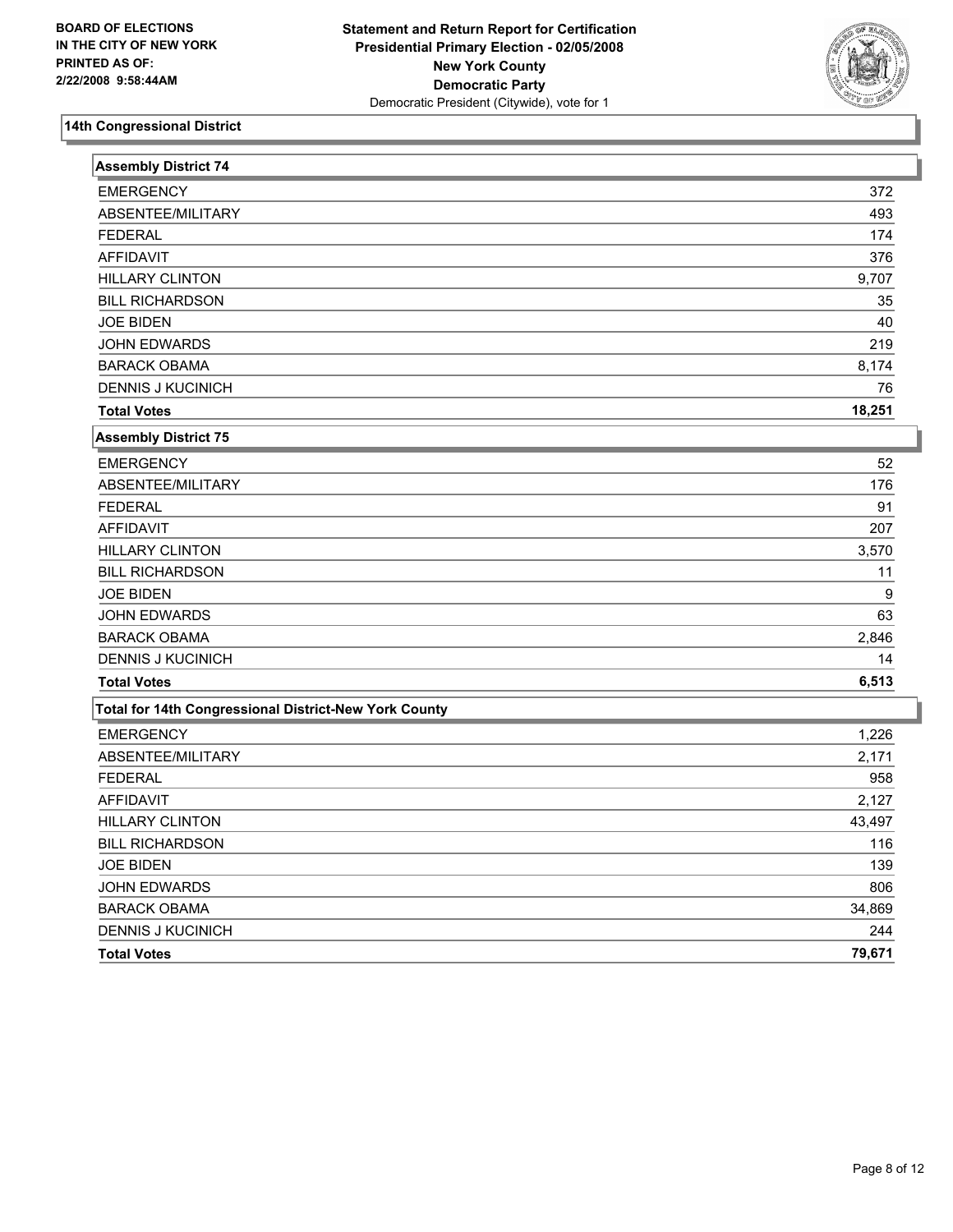

| <b>Assembly District 67</b> |        |
|-----------------------------|--------|
| <b>EMERGENCY</b>            | 4      |
| ABSENTEE/MILITARY           | 176    |
| <b>FEDERAL</b>              | 50     |
| <b>AFFIDAVIT</b>            | 99     |
| <b>HILLARY CLINTON</b>      | 2,327  |
| <b>BILL RICHARDSON</b>      | 3      |
| <b>JOE BIDEN</b>            | 6      |
| JOHN EDWARDS                | 55     |
| <b>BARACK OBAMA</b>         | 2,265  |
| <b>DENNIS J KUCINICH</b>    | 11     |
| <b>Total Votes</b>          | 4,667  |
| <b>Assembly District 68</b> |        |
| <b>EMERGENCY</b>            | 341    |
| ABSENTEE/MILITARY           | 181    |
| <b>FEDERAL</b>              | 5      |
| <b>AFFIDAVIT</b>            | 476    |
| <b>HILLARY CLINTON</b>      | 9,431  |
| <b>BILL RICHARDSON</b>      | 18     |
| <b>JOE BIDEN</b>            | 11     |
| JOHN EDWARDS                | 92     |
| <b>BARACK OBAMA</b>         | 7,938  |
| <b>DENNIS J KUCINICH</b>    | 31     |
| <b>Total Votes</b>          | 17,521 |
| Assembly District 69        |        |
| <b>EMERGENCY</b>            | 364    |
| ABSENTEE/MILITARY           | 676    |
| <b>FEDERAL</b>              | 276    |
| <b>AFFIDAVIT</b>            | 887    |
| <b>HILLARY CLINTON</b>      | 14,859 |
| <b>BILL RICHARDSON</b>      | 31     |
| <b>JOE BIDEN</b>            | 18     |
| <b>JOHN EDWARDS</b>         | 291    |
| <b>BARACK OBAMA</b>         | 15,373 |
| <b>DENNIS J KUCINICH</b>    | 144    |
| <b>Total Votes</b>          | 30,716 |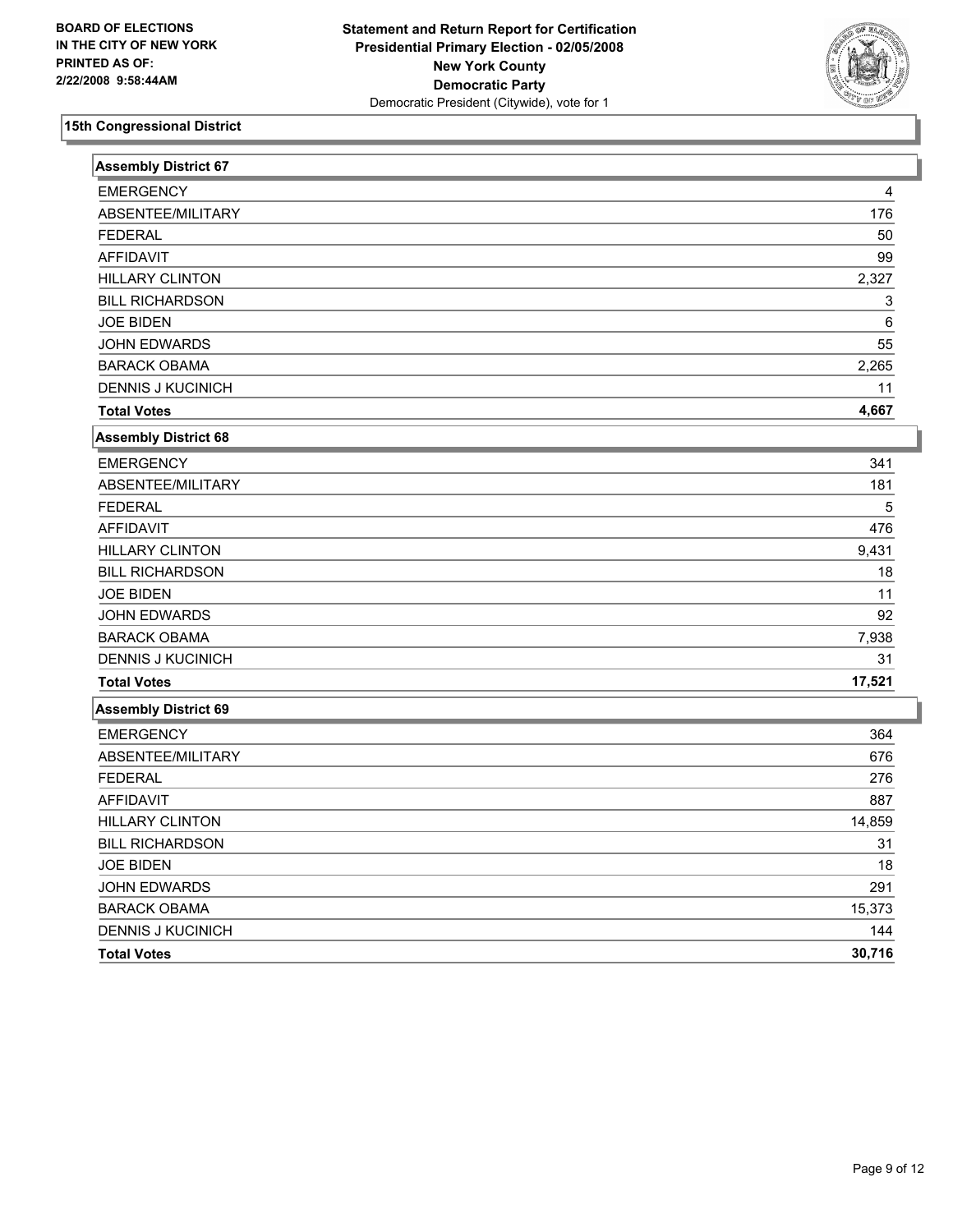

| <b>Assembly District 70</b> |                |
|-----------------------------|----------------|
| <b>EMERGENCY</b>            | 83             |
| ABSENTEE/MILITARY           | 248            |
| <b>FEDERAL</b>              | 24             |
| <b>AFFIDAVIT</b>            | 833            |
| <b>HILLARY CLINTON</b>      | 9,124          |
| <b>BILL RICHARDSON</b>      | 19             |
| <b>JOE BIDEN</b>            | $\overline{7}$ |
| <b>JOHN EDWARDS</b>         | 93             |
| <b>BARACK OBAMA</b>         | 13,738         |
| <b>DENNIS J KUCINICH</b>    | 42             |
| <b>Total Votes</b>          | 23,023         |
| <b>Assembly District 71</b> |                |
| <b>EMERGENCY</b>            | 303            |
| ABSENTEE/MILITARY           | 264            |
| <b>FEDERAL</b>              | 66             |
| <b>AFFIDAVIT</b>            | 797            |
| <b>HILLARY CLINTON</b>      | 11,843         |
| <b>BILL RICHARDSON</b>      | 26             |
| <b>JOE BIDEN</b>            | 15             |
| <b>JOHN EDWARDS</b>         | 174            |
| <b>BARACK OBAMA</b>         | 10,178         |
| <b>DENNIS J KUCINICH</b>    | 71             |
| <b>Total Votes</b>          | 22,307         |
| <b>Assembly District 72</b> |                |
| <b>EMERGENCY</b>            | 183            |
| ABSENTEE/MILITARY           | 71             |
| <b>FEDERAL</b>              | 44             |
| <b>AFFIDAVIT</b>            | 435            |
| <b>HILLARY CLINTON</b>      | 12,989         |
| <b>BILL RICHARDSON</b>      | 22             |
| <b>JOE BIDEN</b>            | 12             |
| <b>JOHN EDWARDS</b>         | 77             |
| <b>BARACK OBAMA</b>         | 3,673          |
| <b>DENNIS J KUCINICH</b>    | 37             |
| <b>Total Votes</b>          | 16,810         |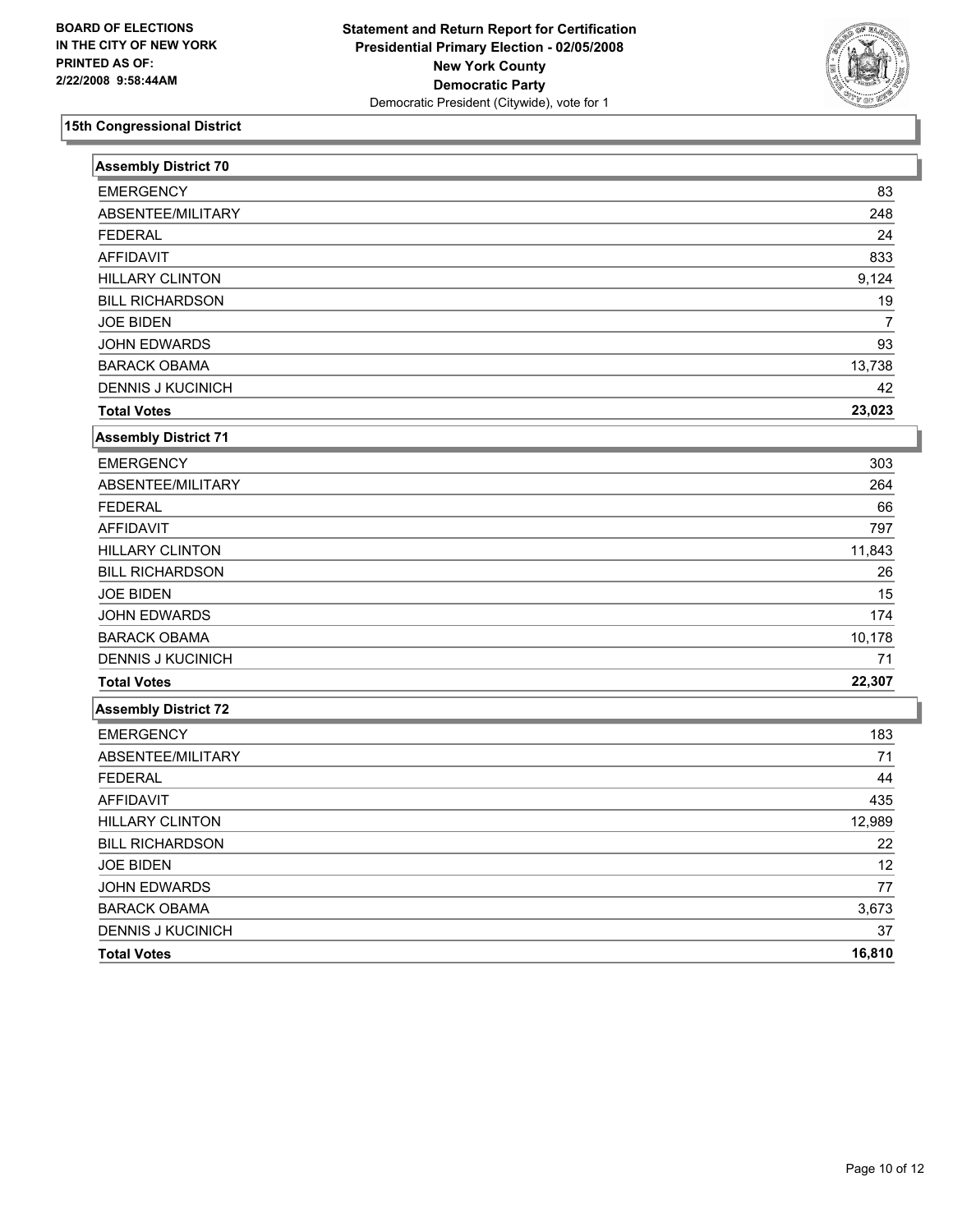

| <b>Total for 15th Congressional District-New York County</b> |         |
|--------------------------------------------------------------|---------|
| <b>EMERGENCY</b>                                             | 1,278   |
| ABSENTEE/MILITARY                                            | 1,616   |
| <b>FEDERAL</b>                                               | 465     |
| AFFIDAVIT                                                    | 3,527   |
| <b>HILLARY CLINTON</b>                                       | 60,573  |
| <b>BILL RICHARDSON</b>                                       | 119     |
| <b>JOE BIDEN</b>                                             | 69      |
| <b>JOHN EDWARDS</b>                                          | 782     |
| <b>BARACK OBAMA</b>                                          | 53,165  |
| <b>DENNIS J KUCINICH</b>                                     | 336     |
| <b>Total Votes</b>                                           | 115,044 |
|                                                              |         |